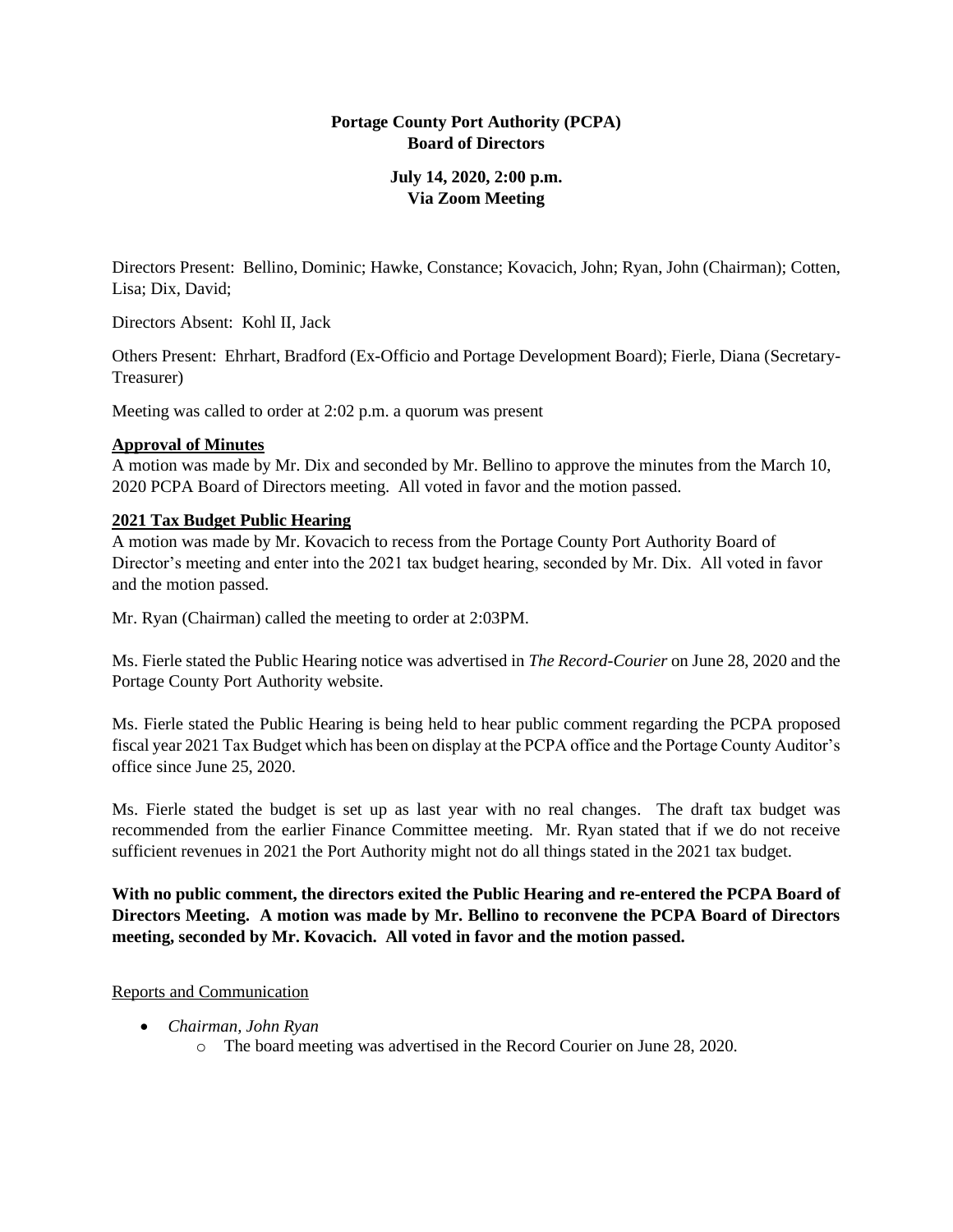- *Finance Reports, Secretary-Treasurer, Diana Fierle*
	- o The PCPA money market account has a balance of \$129,960.56 as of June 30, 2020.
	- o The PCPA checking account has a balance of \$103,122.38.
	- o The PCPA special activities account has a balance of \$530.88.
	- o Total of all PCPA accounts is \$233,613.82.
	- o Ms. Fierle reviewed the budget report and stated that so far this year expenses are at \$28,922.45.
	- o The Treasure's Reports show all expenses and income for each account.
	- o *A motion was made by Mr. Bellino and seconded by Mr. Dix to accept the Finance Reports as presented. All voted in favor and the motion passed.*

### • *Portage Development Board Report – Mr. Ehrhart, President*

- o Mr. Ehrhart discussed the unemployment and civilian labor force figures. Warn notices from General Aluminum, Schneller and a group at the Ohio Turnpike plaza in Shalersville. He stated small machine shops are having problems and American Heritage Billiards in Streetsboro is closing. One good thing is that we will have a large 168,000 sq. ft. facility on the market with rail. This building will not stay vacant very long.
- o The good in all this is that PDB has 5-6 major successes so far this year. Mr. Ehrhart went on to describe these successes. Our pipeline of projects is great. We have thirteen new projects since March and the beginning of COVID19. Some of the projects should involve the port authority and we will let you know if this happens. Demand for workers is still very high. We see hiring signs all over the county. We are in the process of looking at virtual job fairs.
- *Finance Committee Report* Mr. Bellino All financial reports were discussed at the earlier Finance-Audit Committee meeting. Mr. Bellino also went on to discuss the 2018/2019 Audit report. This will be accepted later in the meeting. Mr. Bellino also explained the 2021 Tax Budget that was reviewed in the Finance-Audit Committee meeting and the Public Hearing. This is to be considered shortly in the meeting. The Finance-Audit Committee has recommended approval of the 2021 Tax budget. When approved, Ms. Fierle will forward to the Portage County Auditor's office and the Portage County Budget Commission.

#### **Consideration of New Resolutions and Motions**

- A motion was made by Mr. Bellino and seconded by Mr. Kovacich to approve Resolution No. 20-004 (2021 Tax Budget) as presented and recommended by the Finance-Audit Committee. All voted in favor and the motion passed.
- A motion was made by Mr. Kovacich and seconded by Mr. Dix to accept the 2018/2019 Audit performed by the Ohio Auditor of State's office. All voted in favor and the motion passed.

#### **Other**

• PCPA meetings have been scheduled for Tuesday, September 15, 2020 at 2:00 p.m.; and, Tuesday, December 8, 2020 at 2:00 p.m. (with a Finance-Audit Committee to meet at 1:30 p.m.).

 $*$   $*$   $*$   $*$   $*$   $*$   $*$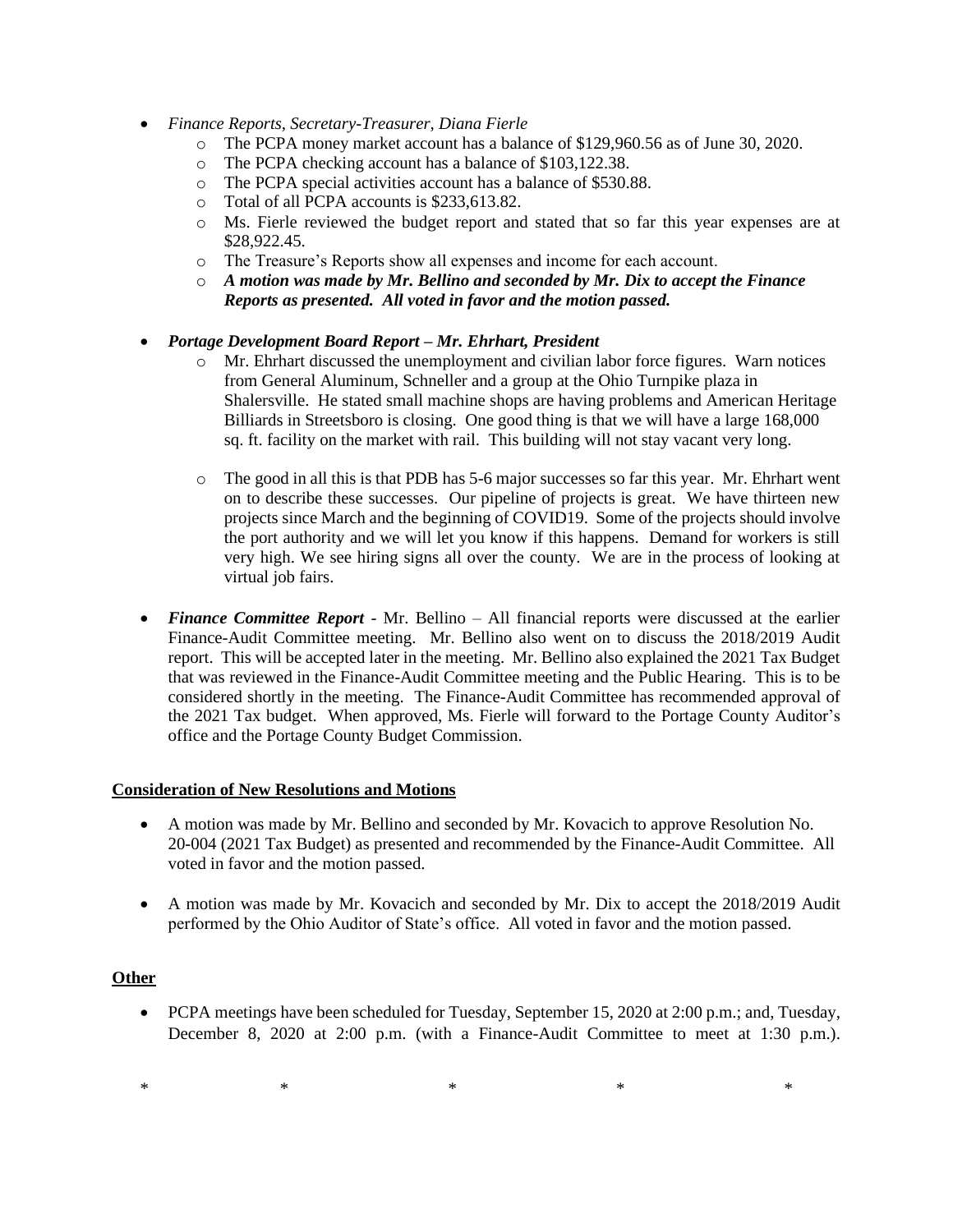# **RESOLUTION NO. 20-004 - RE: ADOPTION OF PORTAGE COUNTY PORT AUTHORTIY PROPOSED TAX BUDGET FOR TAX YEAR 2021.**

It was moved by Dominic Bellino seconded by John Kovacich that the following Resolution be adopted:

| <b>WHEREAS,</b>                                                        | the Portage County Port Authority Proposed Tax Budget for 2021 was on display<br>for public viewing at the offices of the Portage County Port Authority, the Portage<br>County Auditor, and on the Portage County Port Authority website on June 25,<br>2020, prior to the date of the public hearing; and                                                                                                |                                          |                                          |        |
|------------------------------------------------------------------------|-----------------------------------------------------------------------------------------------------------------------------------------------------------------------------------------------------------------------------------------------------------------------------------------------------------------------------------------------------------------------------------------------------------|------------------------------------------|------------------------------------------|--------|
| <b>WHEREAS,</b>                                                        | a public hearing on the Portage County Port Authority Proposed Tax Budget for<br>2021, as required by ORC 5705.30, was held on July 14, 2020 after being duly<br>publicized on June 28, 2020 in a newspaper of general circulation (Record-Courier);<br>now therefore be it                                                                                                                               |                                          |                                          |        |
| <b>RESOLVED,</b>                                                       | that the Portage County Port Authority Proposed Tax Budget for 2021 be and<br>hereby is adopted, and that a copy of this resolution and two copies of the Portage<br>County Proposed Tax Budget for 2021 be signed by the Portage County Port<br>Authority Board of Directors and forwarded to the County Auditor; and be it further                                                                      |                                          |                                          |        |
| <b>RESOLVED,</b>                                                       | that the Board of Directors finds and determines that all formal actions of this Board<br>concerning and relating to the adoption of this resolution were taken in an open<br>meeting of this Board and that all deliberations of this Board that resulted in those<br>formal actions were in meeting open to the public in compliance with the law<br>including Section 121.22 of the Ohio Revised Code. |                                          |                                          |        |
| Voice Vote as Follows:                                                 |                                                                                                                                                                                                                                                                                                                                                                                                           |                                          |                                          |        |
| $\ast$                                                                 | ∗                                                                                                                                                                                                                                                                                                                                                                                                         | $\ast$                                   | $\ast$                                   | $\ast$ |
| Lisa Anne Cotten, yea;<br>Jack Kohl II, absent;<br>John Kovacich, yea; |                                                                                                                                                                                                                                                                                                                                                                                                           | John Ryan, yea;<br>Constance Hawke, yea; | Dominic Bellino, yea;<br>David Dix, yea; |        |

There being no further business to come before the Board of Directors, the meeting of July 14, 2020, a motion was made by Mr. Kovacich and seconded by Ms. Cotten, to adjourn. All voted in favor and the meeting adjourned at 2:25 p.m.

 $*$   $*$   $*$   $*$   $*$   $*$